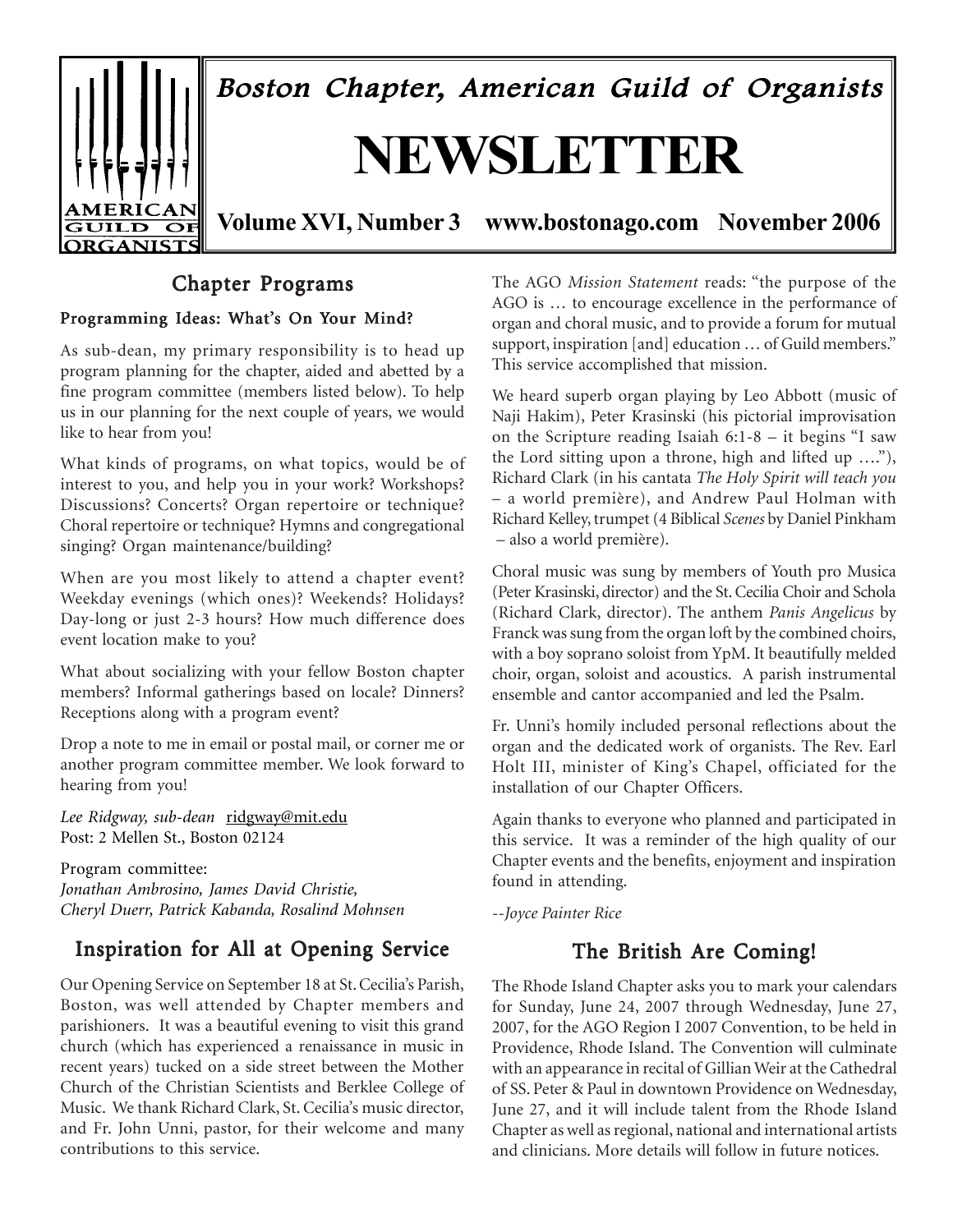## Dean's Message

At this season's opening service, Fr. John Unni quoted Pope Benedict XVI: "The organ has always been considered, and rightly so, the king of musical instruments, because it takes all the sounds of creation and gives resonance to the fullness of human sentiments. By transcending the merely human sphere, as all music of quality does, it evokes the divine. The organ's great range of timbre, from piano through to a thundering fortissimo, makes it an instrument superior to all others. It is capable of echoing and expressing all the experiences of human life. The manifold possibilities of the organ in some way remind us of the immensity and the magnificence of God. Psalm 150 speaks of trumpets and flutes, of harps and zithers, cymbals and drums; all these musical instruments are called to contribute to the praise of God. In an organ, the many pipes and voices must form a unity. If here or there something becomes blocked, if one pipe is out of tune, this may at first be perceptible only to a trained ear. But if more pipes are out of tune, dissonance ensues and the result is unbearable. Also, the pipes of this organ are exposed to variations of temperature and subject to wear. Now, this is an image of our community. Just as in an organ an expert hand must constantly bring disharmony back to consonance, so we in the Church, in the variety of our gifts and charisms, always need to find anew, through our communion in faith, harmony in the praise of God and in fraternal love."

These papal words of wisdom can be aptly applied to our distinguished Guild. We are in need of numerous members working together in consonance in order for the chapter programs and services to run smoothly.

In this season of Thanksgiving, I would like to express my sincere gratitude on behalf of all members of the Boston Chapter in thanking Rose Mary Gabler for serving as the placement coordinator for the past 6 years. Rose Mary has chosen to step down at this point to devote more time to her family. Janet Hunt has very graciously agreed to take on the challenge of this important function. Placement is one of the areas where the Guild really has an opportunity to help educate churches looking for musicians. The Professional Development Committee is currently reviewing our procedures for placement and welcomes any input and suggestions from members. Contact me or Charlene Higbe (see contact info in the masthead at the right) and share your thoughts.

With all best wishes for a happy Thanksgiving. *--Heinrich*

### **Executive Committee Meetings**

Monday evenings 7-9 pm, King's Chapel Parish House, 64 Beacon St. 5th floor, Boston. Charles or Park St. MBTA

November 13 January 8 March 12 June 4

Executive committee meetings are open to all Chapter members.

Newsletter of the Boston Chapter, American Guild of Organists Published 10 times a year, September-June. Distributed to members & associates of the Boston Chapter, AGO.

Mailed at standard mail rates from Boston MA. Boston Chapter/AGO c/o Timothy Hughes, Membership 247 Washington St #24, Winchester MA 01890. Copyright © 2006, Boston Chapter, American Guild of Organists

### *Boston Chapter, AGO Officers 2006-2007*

| Dean<br>heinrich_christensen@yahoo.com 617-983-1990            | Heinrich Christensen                          |
|----------------------------------------------------------------|-----------------------------------------------|
| SubDean<br>ridgway@mit.edu                                     | Lee Ridgway<br>617-436-1193                   |
| Treasurer<br><u>cdnk@juno.com</u>                              | Carl Klein<br>781-274-8406                    |
| Assistant Treasurer<br>nancy granert@harvard.edu               | Nancy Granert<br>617-479-0682                 |
| <b>Broadcasts</b><br>emsteinmetz@verizon.net                   | Martin Steinmetz<br>781-235-9472              |
| Chaplain<br>ekholt@kings-chapel.org                            | Rev. Earl K. Holt III<br>617-227-2155         |
| Competitions<br>dgb137@mac.com                                 | David Baker<br>617-266-0746                   |
| Examinations<br>glenngoda1545@aol.com                          | Glenn Goda<br>617-442-7079                    |
| Library<br>joseph.dyer@umb.edu                                 | Joseph Dyer<br>617-527-6403                   |
| Membership Secretary<br>thughes $56@$ comcast.net              | Timothy Hughes<br>781-369-1905                |
| Membership Committee<br>fredboston@msn.com                     | Fredrick Guzasky<br>781-420-6880              |
| Newsletter<br>swist@comcast.net                                | Jim Swist<br>781-643-9733                     |
| Organ Advisory<br>smhill42ne@earthlink.net                     | Richard Hill<br>508-238-6081                  |
| Placement<br>$j$ anet.hunt@sjs.org                             | Janet Hunt<br>617-642-5433                    |
| Professional Development<br>$\text{cthigbe}(a)$ aol.com        | Charlene Higbe<br>617-497-0610                |
| Recording Secretary<br>leonardociampa@hotmail.com_617-561-0913 | Leonardo Ciampa                               |
| Registrar<br>iflummerfelt@netscape.net                         | Jane Flummerfelt<br>781-734-0327              |
| <i>SPAC</i><br>cmsteinmetz@verizon.net                         | Martin Steinmetz<br>781-235-9472              |
| <b>Substitutes</b><br>andreapressmusic@aol.com                 | David Owens<br>508-429-1725                   |
| YOI<br>jdunnatbacs@hotmail.com                                 | John Dunn<br>617-868-8658<br>Glenn Goda       |
| glenngoda1545@aol.com                                          | 617-442-7079                                  |
| Auditors<br>darylbichel@aol.com                                | Daryl Bichel<br>617-312-8328<br>Joshua Lawton |
| itlawton(a) mac.com                                            | 617-926-1042                                  |
| Region I Councillor<br>jbarry@cccathedral.org                  | James Barry<br>860-527-7231                   |
| District Convener<br>$g$ moss $(a)$ smith.edu                  | Grant Moss<br>$413 - 585 - 3181$              |
| Webmaster<br>marknelson@cbfisk.com                             | Mark Nelson<br>978-283-1909                   |

### *Executive Committee*

*Todd Beckham, Janet Hunt, Patrick Kabanda, Lois Regestein, Jonathan Ambrosino, Brian Jones, Joan Reddy, Sally Slade Warner, Stephanie Budwey, Cheryl Duerr, Douglas Major, Andrew Shenton*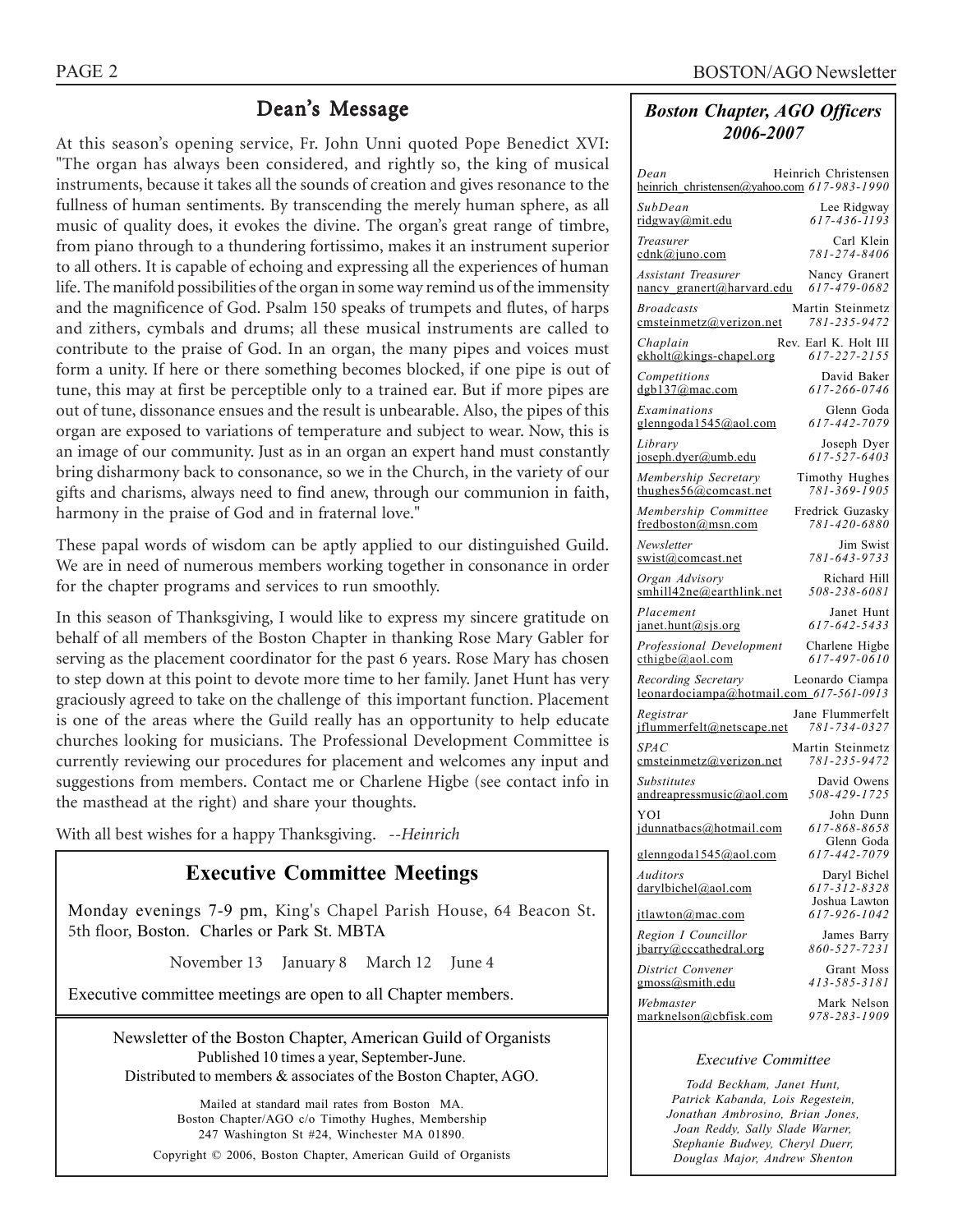# E. Power Biggs in Mozart Country

Chapter member Anton Warde's four-part series, "E. Power Biggs in Mozart Country," has appeared in the July, August, September, and October 2006 issues of *The Diapason.*

Based on conversations with Georg Steinmeyer (a resident, today, of Brattleboro, Vt.) and materials preserved in the Biggs archives of the Organ Library of the Boston AGO, Warde's 25,000-word essay for the Biggs centenary year marks the convergence of three notable anniversaries in 2006: 250 years for Mozart, 100 years for Biggs, and 50 years for the landmark recordings Biggs made in Europe in the mid 1950's with the help of Steinmeyer, a member of Bavaria's well-known family of organ builders.

The project, supported by a Margaret Power Biggs research grant from the Organ Library, presents many new details about the making of the Columbia Masterworks recordings released in 1955 and 1956 that first brought the "novel" sonorities of Europe's centuries-old organs to the ears of countless Americans.



# The Organ Library and ROW

The marketing departments of academic publishers break the world down into strictly delimited sectors: North America, the European Community, and "the rest of the world" (ROW). The Organ Library does not use this (arguably disparaging) nomenclature, but it has indeed been reaching out to "the rest of the world." One of the ways it does this is through the sale of used organ music.

Inevitably, donations always include items already owned by the Library. Sometimes a worn copy can be replaced by one in better condition. Duplicate pieces are sold through the Internet at moderate prices to students and professional musicians. This redounds to the benefit of both the purchaser and the Organ Library, which receives thereby useful income. Most shipments of music are mailed to addresses within the continental United States, but parcels have been dispatched to Europe as well. In September the Library made its first outreach to Asia (Hong Kong).

The idea that "they must have this piece already" should not deter potential donors from giving organ music to the Library. Donations of any size are welcome, so please send those never-to-be-played-again pieces to:

The Organ Library, 745 Commonwealth Avenue, Rm. 2B, Boston, MA 02215. Scholars and performers will make use of what is retained in the permanent collection; organists in North American and the ROW will be grateful for what is not.

# Requiescat in Pacem

Ethel Lewis Walsh died June 23, 2006. She was a graduate of the Evangeline Booth School of Nursing. She was an accomplished pianist, organist and accompanist to the Fore River Chorus for benefit concerts during World War II. Walsh was a devoted member of the First Baptist Church in Jamaica Plain and was instrumental in raising funds for the preservation and restoration of the E&GG Hook organ that was destroyed when the church burned in 2005. A funeral service was held on June 28.

 *-- Daryl Bichel*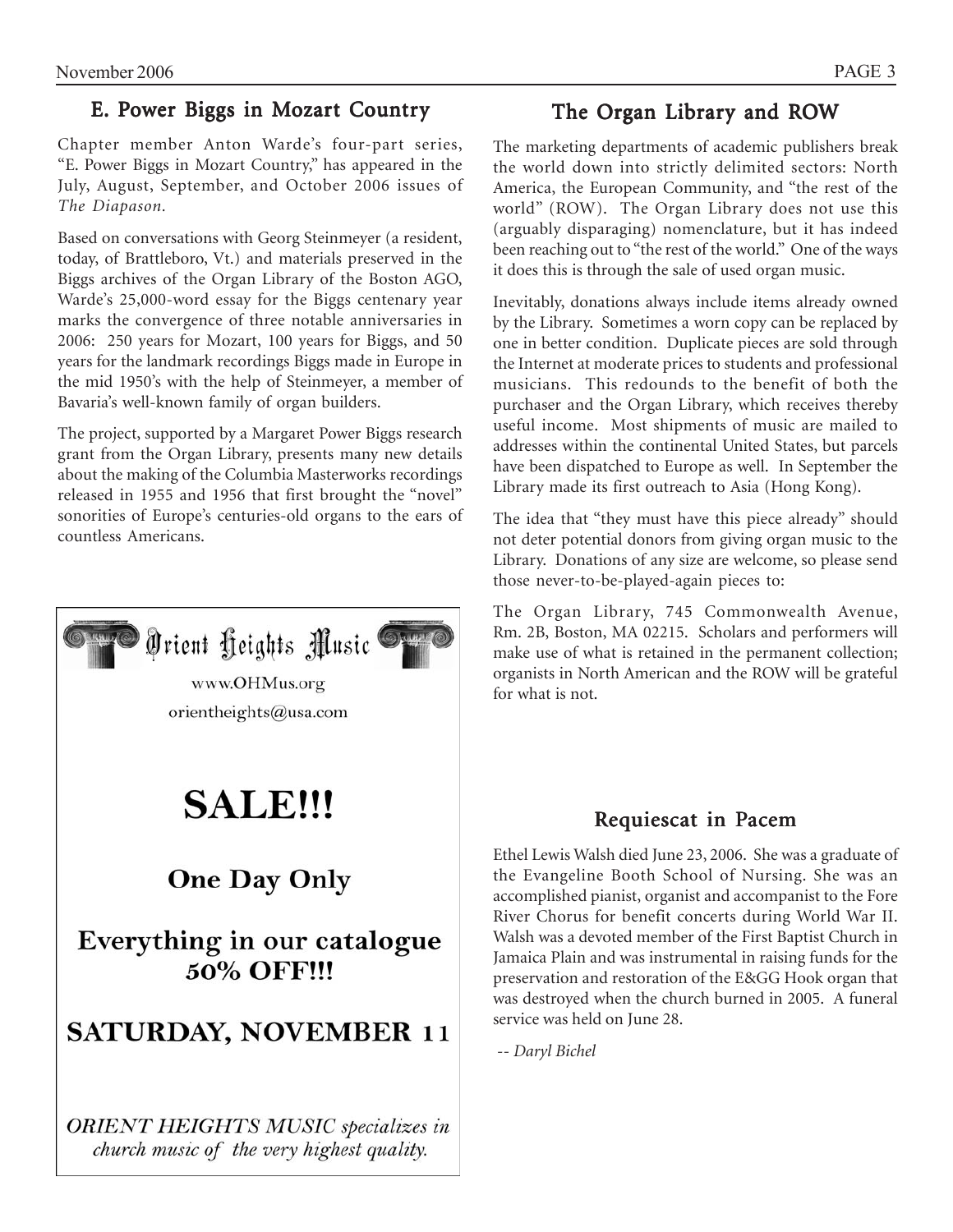# Bell Upgrade at Old South

"In full swing" took on new meaning as the tower bell of Old South Church (Copley Square) was rung for the first time by its new bell wheel. The Sunday service on September 24 was largely devoted to blessing the new wheel, crafted from white oak by Jeff Makholm. For decades a hammer has been used. Now the wheel allows the 2,000 pound bell to peal with its full resonance.

The Back Bay Ringers (handbells), directed by Griff Gall, added their sparkle to the service. Senior Minister Nancy S. Taylor created a "new" hymn, *Endless Song*, by adapting a hymn attributed to Robert Lowry (1869). Brian Jones, interim music director, launched the proceedings with Vierne's *Carillon de Westminster*.

 *--William W. Saunders*

# Langlais Conference

Duquesne University announces the Jean Langlais Centennial Celebration Conference to be held in Pittsburgh February 16-20, 2007. Events include recitals, masterclasses, lectures, multi-media presentations, panel discussions, dinners and social events. Clinicians include Eric Lebrun, Carolyn Shuster-Fournier, Ann Labounsky, Robert Sutherland Lord and Susan Ferré. For more information, visit www.music.duq.edu/sacredmusic.html

*-- Andrew Scanlon*

# World Premiere Advent Work Composer Thomas Bold, formerly of *Chanticleer*, and now a local resident, has composed a new setting of the *Great "O" Antiphons* These antiphons date back to the time of Gregory the Great They have come down to us as the verses of the hymn O Come Emmanuel The work will be premiered at the annual Lessons and Carols Service of the St Paul Parish Adult Choir Harvard Square Sunday, December 3 3:30 pm Jennifer Lester conducting See the calendar for more information.

# Advertising Available

As of this issue, only the February, March, and April 2007 back page advertisements are still available at \$85 each. This space is much in demand - get your reservation in early by contacting the editor. First come first served

# Online Newsletter

As we have now reached a point where very few chapter members are without Internet access, it is time to revisit the question of mailed copies of the newsletter. The paper copy incurs production, printing and mailing costs to the Chapter. But an even bigger drawback is the fact that USPS bulk mail is so slow that the timeliness of the information is less than ideal. Despite mailing 10-14 days early, many members still do not receive the newsletter until after the 1st of the month.

The copy placed on the Chapter website is identical to that sent via USPS, and it is typically posted at least 10 days before the end of the previous month. If a member wants paper, it can be downloaded and printed on the member's computer as it is in common Acrobat PDF format.

I do understand that some people will continue to want a mailed copy, and we can always provide that service; however, I am considering proposing a simple change to the Spring membership renewal where a box will be checked if the member does not want a mailed newsletter. Please think about this and give me your comments.

*-- The Editor*



"Rev. Peterson is in the Holy Land, the youth pastor's under the church bus, and the minister of music is in jail for photocopying music. Want to talk to the janitor?"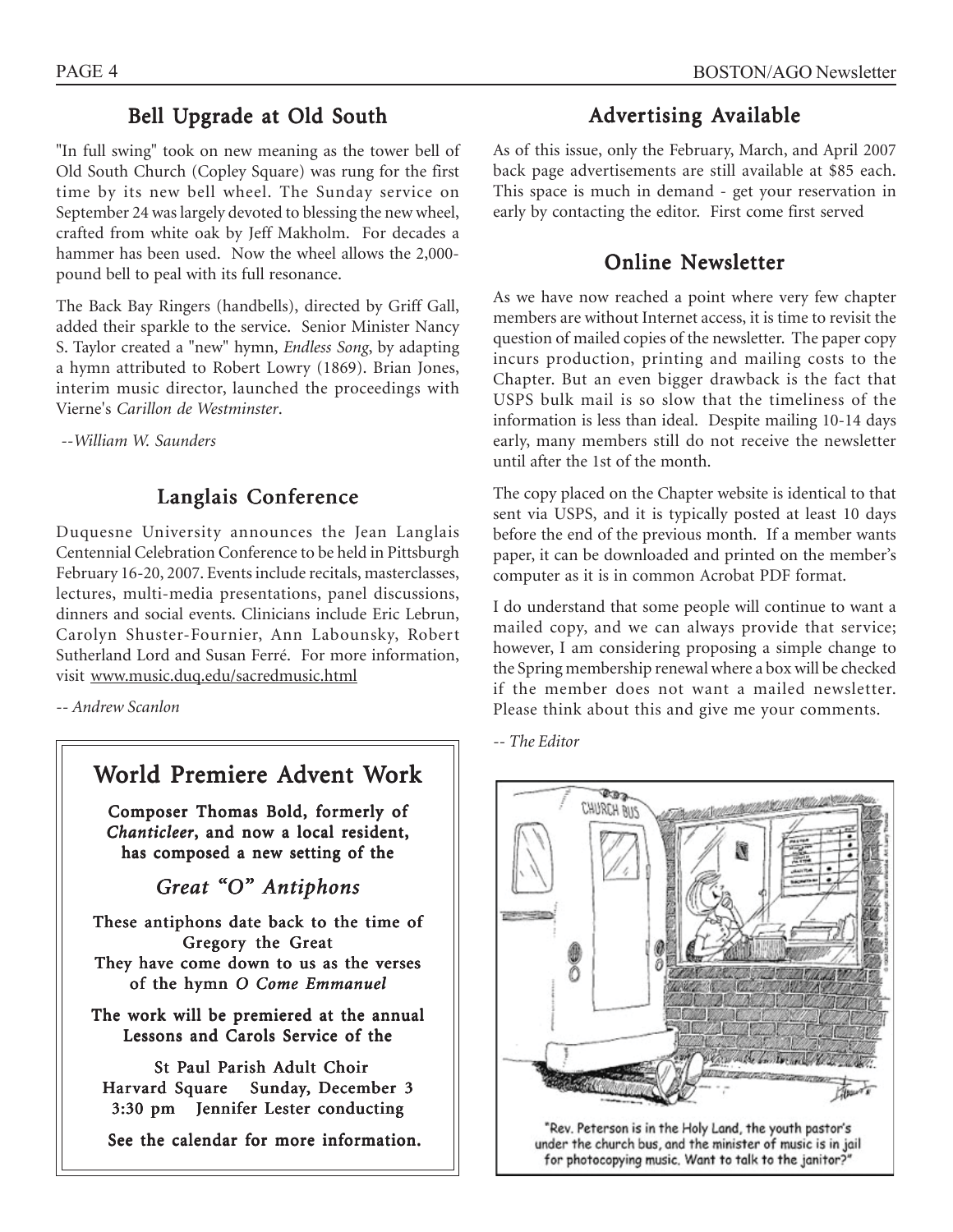# **BOSTON/AGO CONCERT CALENDAR**

### Tuesday, October 31 12:15 pm

Boston Conservatory Showcase Recital: Oratorios by Handel, Mendelssohn, others. King's Chapel, 58 Tremont St, Boston. 617-227-2155 Don \$3 因

### Midnight

Mark Steinbach, organ: Bach, Reger, Schumann. Sayles Hall, Brown University, Providence RI. 401-863-2344 Free 因

### Wednesday, November 1 12:00 noon

Lee Ridgway, harpsichord: "Artists Behind the Desk": Bach, Pachelbel, Couperin, Froberger. Killian Hall at Hayden Library, MIT, Memorial Drive, Cambridge. http://web.mit.edu/abd Free

### Thursday, November 2 6:30 pm

Choir of the Advent (Ho, *cond*): All Souls' Requiem: Duarte Lobo *Missa pro Defunctis octo vocum* & *Audivi vocem de coelo.* Church of the Advent, 30 Brimmer St, Boston. 617-523-2377 Donation **b** 

### Friday, November 3 12:15 pm

Mario Duella, organ. Trinity Church, Copley Sq, Boston. 617-536-0944 x389 Don \$5 因

### 8:00 pm

Susan Ferré, organ: Titelouze, Dupré, Langlais, Tournemire, Duruflé. Old West Church, 131 Cambridge St, Boston. 617-739-1340  $$15/$10$  OWOS/\$5 sts, srs  $\Box$ 

### Saturday, November 4 9:00 am

Scott Foppiano, theatre organ. Providence Performing Arts Center, Providence RI

### 8:00 pm

BEMF: Flanders Recorder Quartet; Susan Hamilton, soprano: Byrd, Morley, Dowland, Ferrabosco.

First Church Congregational, 11 Garden St, Cambridge. 617-661-1812

### Sunday, November 5 2:00 pm

Open House at St Thomas Choir School ending with Evensong at 4:00 pm. 202 W 58th St, New York NY. 212-247-3311 x304 rcobb@choirschool.org

### 3:00 pm

Rosalind Mohnsen, organ: French & American works. St Anthony of Padua Church, 1359 Acushnet Ave, New Bedford MA. 508-993-1691 Donation

### 3:00 pm

Seraphim Singers (Lester, *dir*; Christensen, *org*): Duruflé *Requiem*; Wachner *At the lighting of the lamps*; Gyger *The temptation of Christ in the desert.* Holy Name Church, 1689 Centre St, West Roxbury MA. 617-926-0126 Don \$15/10 **b** 

### 5:00 pm

Christ Church Evensong Choir (Forster, *dir/org*): Choral Evensong: Langlais, Franck, Stanford, Lehman, Bairstow, Harris. Reception follows. Christ Church, Zero Garden St, Cambridge. 617-876-0200 Donation **A** 

### 5:00 pm

Robert Barney, organ: Mendelssohn, CPE Bach; followed by Trinity Parish Choir: Choral Evensong: Responses by Gerre Hancock, Canticles by C V Stanford, Anthem by H Balfour Gardiner Trinity Episcopal Church, 81 Elm St, Concord MA. 978-369-3715 Donation **A** 

### 7:30 pm

Martin Jean, organ. St Paul's School, 325 Pleasant St, Concord NH. 603-226-7941 Free

### 8:30 pm

Schola Nocturna: Night Prayer: Chant by Bichel & Byrd. Episcopal Parish of the Messiah, 1900 Comm Ave, Auburndale MA. 617-312-8328 Free 因

### Monday, November 6 1:30 pm

Richard Hills (ATOS), organ. Merrill Auditorium at City Hall, 389 Congress St, Portland ME. 207-883-9525 Donation \$10 **b** 

### 8:00 pm

Mario Duella, organ. First Church Congregational, 11 Garden St, Cambridge. Don \$10 因

### Tuesday, November 7 12:15 pm

Douglas Bruce, organ: Stanley, Hielscher, Smart. King's Chapel, 58 Tremont St, Boston. 617-227-2155 Don \$3 因

### Wednesday, November 8 12:15 pm

Richard Hill, organ: "Honoring the Veterans" Unity Church, 13 Main St, North Easton MA.

### 8:00 pm

Mario Duella: Organ Masterclass. First Church Congregational, 11 Garden St, Cambridge. Don \$10 **6** 

### Friday, November 10 12:15 pm

George Sargeant, organ. Trinity Church, Copley Sq, Boston. 617-536-0944 x389 Don \$5 | A

### Saturday, November 11 9:30 am

Early Music Metro West Singers' Workshop: Tomkins Madrigals & Anthems with Lee Ridgway. Trinity Episcopal Church, 81 Elm St, Concord MA. 978-264-0584 \$16 registration

### 8:00 pm

Assabet Valley Mastersingers; Sterling Brass Consort (Eaton, *dir*): "Cathedral Music" St Mary's Church, 640 Main St, Shrewsbury MA. 978-562-9838 \$15/10 -\$1 advanced sale

### Sunday, November 12 3:00 pm

Klezmar Party with Shirm. Collage exhibit by Joan Onofrey. St Andrew's Episcopal Church, 79 Denton Rd, Wellesley MA. 781-235-7310 \$20/10 srs/5 sts Subscription to 6 concerts \$200/60

### 3:00 pm

Masterworks Chorale (Karidoyanes, *dir*): Mozart *Venite Populi, Te Deum K 141,* The Sparrow Mass, *Vesperae solennes de confessore.* Memorial Hall, Sanders Theatre, 45 Quincy St, Cambridge. 617-496-2222 \$42, 30, 20 9

### 3:00 pm

James David Christie, organ: Buxtehude. St Joseph Memorial Chapel, College of the Holy Cross, Worcester MA. 508-793-3528 Free **A** 

### 3:00 pm

Springfield Chapter AGO Interfaith Festival Service, led by Rev Dr Peter Gomes, with choir, brass & organ. Trinity United Methodist Church, Springfield MA. 860-749-7829 Free **A** 

### 3:30 pm

Seraphim Singers. *See Sunday, November 5 at 3:00.* St Paul Church, Bow & Arrow Sts, Cambridge.

### 4:00 pm

Workshop "Bach's Well-Tempered Clavier on the Organ" St John's Episcopal Church, Portsmouth NH. 603-463-7407 Free

### Tuesday, November 14 12:15 pm

Shuann Chai, fortepiano: CPE Bach, Haydn, Mozart. King's Chapel, 58 Tremont St, Boston. 617-227-2155 Don \$3  $\Box$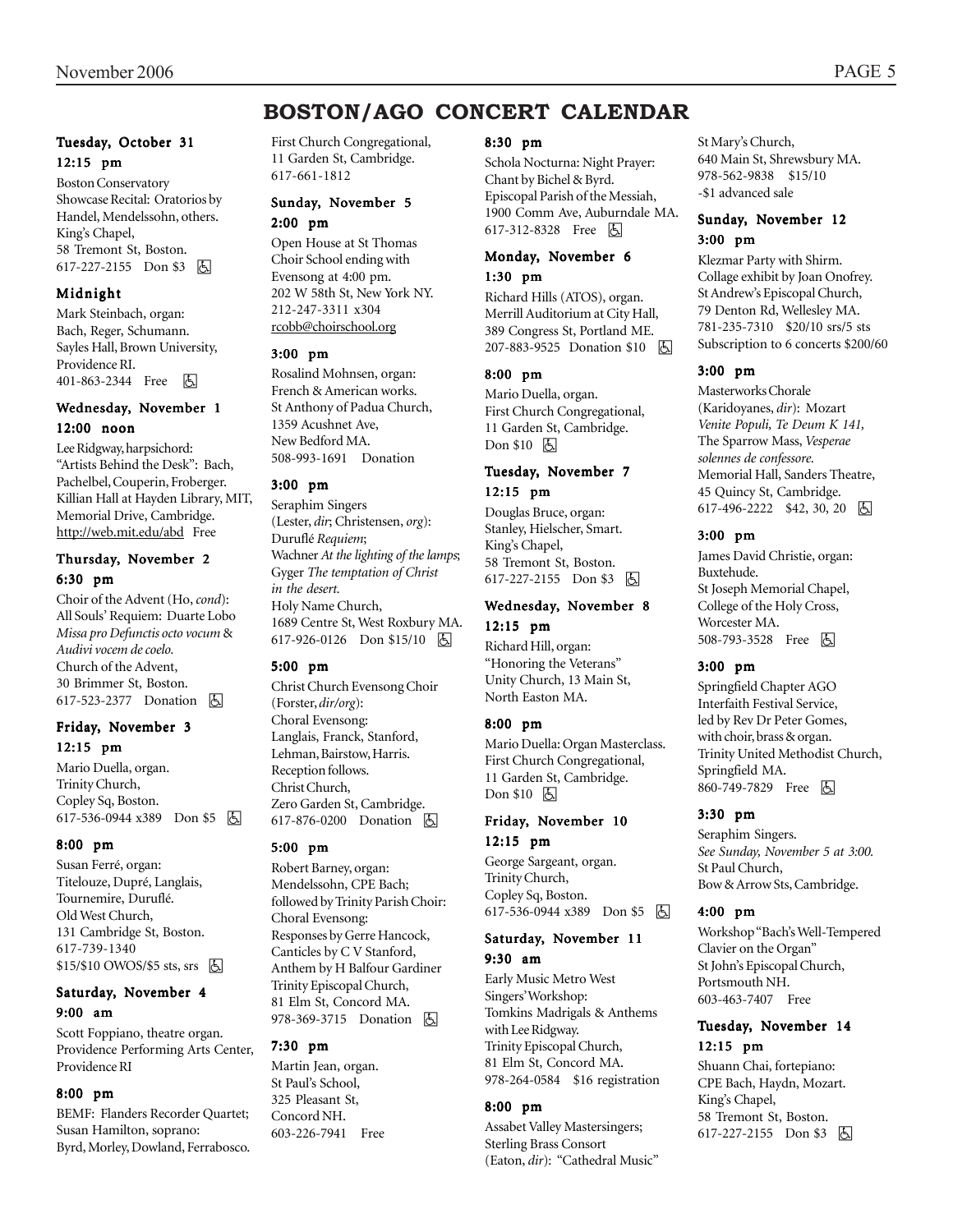### Wednesday, November 15 7:00 pm

John Rose, organ: Alastair Cassels-Brown Memorial Concert: Mendelssohn, Bach, Franck, Vierne. St. John's Memorial Chapel at EDS, 99 Brattle St, Cambridge. 617-868-3450 x502 Donation **b** 

### Friday, November 17 12:15 pm

Thomas Fielding, organ. Trinity Church, Copley Sq, Boston. 617-536-0944 x389 Don \$5 因

### 7:00 pm

Notable Blends - Women's Barbershop singing. Potluck supper. Christ Church Congregational, 1350 Pleasant St, Brockton MA.

### 7:30 pm

Peter Richard Conte, organ: Bernstein, Kreisler, Franck, Sowerby, Dupré, Elmore, Brahms. Reception follows. Christ Church, Zero Garden St, Cambridge. 617-876-0200 \$20/10 |  $\overline{6}$  |

### 8:00 pm

Chandler Noyes, organ. Silent Movie: *The Indestructible Man* (1956). Methuen Memorial Music Hall, 192 Broadway, Methuen MA. 978-685-0693 \$10/3 因

### 8:00 pm

Serenade. St Cecilia Parish Choir (Clark, *dir*); Kara Clark, clarinet; Kerry Deal, soprano: Ravel, Chopin, Clark, Pelz, Gramann, Messaien. St Cecilia Church, 18 Belvidere St, Boston. 617-536-4548 Free 因

### Saturday, November 18 5:00 pm

Gemma Coebergh, organ; Chamber Choir at St John's Catholic Church, Bangor ME (Birch, *dir*): Andriessen, de Klerk, Jan Mul, Herman Strategier. Jesuit Urban Center, 775 Harrison Ave, Boston. 508-993-1691 Donation

### 7:30 pm

Lew Williams, theatre organ; Jan Peters, vocalist: "The Big Band Sound"

### Knight Auditorium,

Babson College, Wellesley MA. 508-674-0276 \$10 adv \$14/12 16 & under - free w/adult

### 8:00 pm

Duo Maresienne - Carol Lewis, pardessus & bass violas da gamba; Olav Chris Henriksen, theorbo, Baroque guitar & mandolin. French Baroque & Classical Music: Forqueray, Caix d'Hervelois, Dollé, Boismortier, Campion, Leone. Lindsay Chapel, First Church, 11 Garden St, Cambridge. 617-776-0692 \$22/17 h

### 8:00 pm

Assabet Valley Mastersingers. *See Saturday, November 11 at 8:00.* Immaculate Conception Church, Prospect St at Washington, Marlborough MA.  $\Box$ 

### 8:00 pm

Cappella Clausura: madrigals & motets by nuns of Milan, Bologna & Venice. Episcopal Parish of the Messiah, 1900 Comm Ave, Auburndale MA. 617-964-6609 \$15/12 因

### Sunday, November 19 2:30 pm

"The Big Band Sound" *See Saturday, November 18 at 7:30.* Shanklin Music Hall, Groton MA.

### 3:00 pm

Canto Armonico (Carrington, *dir*): Tallis *Spem in Alium;* Elgar *Partsongs,* op 53; Vaughan Williams *Shakespeare Songs;* Cornysh *Ave Maria Mater Dei & Salve Regina* (Eton Choirbook). First Lutheran Church, 299 Berkeley St, Boston.

### 3:00 pm

Gemma Coebergh, organ; *See Saturday, November 18 at 5:00.* St Anthony of Padua Catholic Church, 1359 Acushnet Ave, New Bedford MA.

### 4:00 pm

Magnificat (M Engelhardt, *dir*): Evensong of Thanksgiving: Smith, Byrd, Pachelbel, Viadana. St Michael's Church, 112 Randolph Ave, Milton MA. 978-744-2796

### 5:00 pm

Chamber Choir (M Murray, *dir*; Forster, *org*): Choral Evensong: Howells, Parry, Mundy, Smith. Church of the Redeemer, 379 Hammond Street, Chestnut Hill MA. 617-566-7679 Donation

### Tuesday, November 21 12:15 pm

Daniel Meyers, recorder; Rachel Cama-Lekx, viola da gamba; Heinrich Christensen, organ: Bach, Telemann. King's Chapel, 58 Tremont St, Boston. 617-227-2155 Don \$3 因

### Friday, November 24 12:15 pm

Douglas Major, organ. Trinity Church, Copley Sq, Boston. 617-536-0944 x389 Don \$5 h

### Sunday, November 26 3:00 pm

Duo Maresienne. *See Saturday, November 18 at 8:00.* Somerville Museum, Central St & Westwood Rd, Somerville MA. 617-666-9810 \$17/12

### 3:00 pm

Harry Kelton, organ: Buxtehude, Langlais. St Andrew's Episcopal Church, 79 Denton Rd, Wellesley MA. 781-235-7310 Free **A** 

### 5:00 pm

Mary Sullivan, soprano; Heinrich Christensen, organ: Vierne, Heiller, Conte, Langlais, Ramsay. King's Chapel, 58 Tremont St, Boston. 617-227-2155 Don \$12/8 |5

### Tuesday, November 28 12:15 pm

Ars et Amici Women's Ensemble (Beardslee, *dir*): "O Maria" - Medieval music honoring the BVM. King's Chapel, 58 Tremont St, Boston. 617-227-2155 Don \$3 因

### Friday, December 1 12:15 pm

Colin Lynch, organ. Trinity Church,

Copley Sq, Boston. 617-536-0944 x389 Don \$5 固

### 7:00 pm

Holiday Open House: Music& Displays. Methuen Memorial Music Hall, 192 Broadway, Methuen MA. 978-685-0693 Free **A** 

### Saturday, December 2 7:30 pm

Brass ensemble & organ: A Merry Music Hall Christmas. Methuen Memorial Music Hall, 192 Broadway, Methuen MA. 978-688-2407 \$15 reserved,  $$10/3$  at the door  $\Box$ 

### 7:30 pm

Rockingham Choral Society (Wing, *dir*): Mozart. Christ Episcopal Church, Pine St, Exeter NH. 603-742-8048 \$12/8

### Sunday, December 3 3:00 pm

A Merry Music Hall Christmas. *See Saturday, December 2 at 7:30.*

### 3:00 pm

Festival of Lessons & Carols. Carillon played 1/2 hr before concert. St Stephen's Church, 16 Highland Ave, Cohasset MA. 781-383-1083 Donation **A** 

### 3:00 pm

Pilgrim Festival Chorus & Orchestra (J Miller, *cond*; Toeppner, *org*); Tom Berryman, harpsichord: Kathrine Waters, soprano; Steven Serpa, countertenor; Stanley Wilson, tenor; William Roberts III, bass-baritone: Handel *Messiah*, Part I. Pilgrim Congregational Church, 15 Common St, Southborough MA. 508-485-4847 for tickets.

### 3:00 pm

Rockingham Choral Society (Wing, *dir*): Mozart. Rye Congregational Church, Rye Center NH. 603-742-8048 \$12/8

### 3:30 pm

St Paul Parish Adult Choir (Lester, *dir*; Swist, *org*): Lessons & Carols for Advent: World première Thomas Bold *The Great "O" Antiphons*,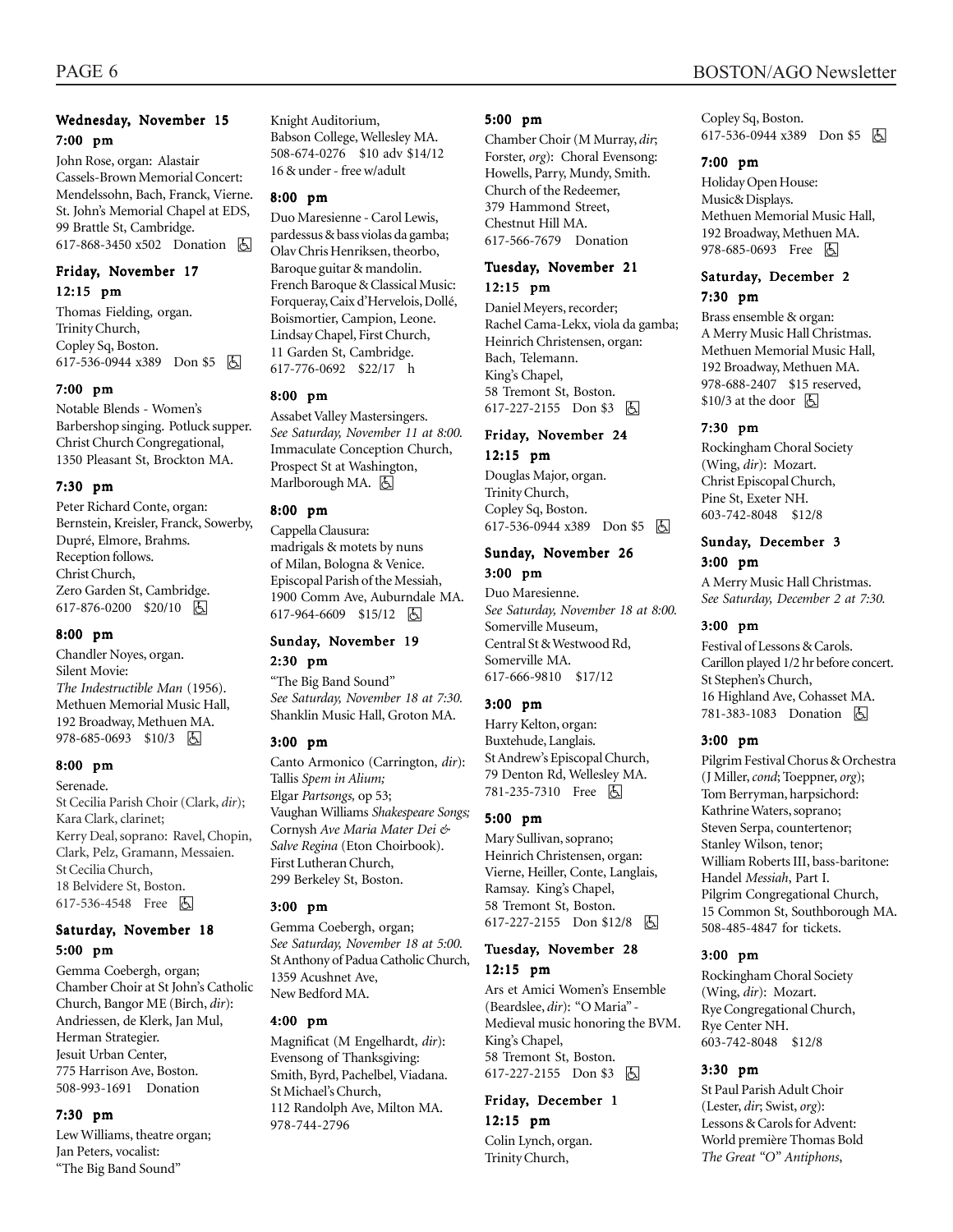other seasonal music & readings. St Paul Church, Bow & Arrow Sts, Cambridge. 617-491-8400 Donation **b** 

### 4:00 pm

A Joyful Noyse (Martins, dir); Janet Haas, violone/gamba; Hannah Davidson, gamba; Roger Chappell, lute/theorbo: Advent Vespers Concert. Hancock Church, 1912 Mass Ave, Lexington MA. 781-862-4220 Donation **b** 

### 4:30 pm

Richard Webster, organ; followed at 5:00 pm by Choir of the Advent (Ho, *cond*; Wood, *org*): Advent Lessons & Carols, Church of the Advent, 30 Brimmer St, Boston. 617-523-2377 Donation **b** 

### 5:00 pm

Trinity Youth Choir: Choral Evensong: Canticles by George Dyson. Trinity Episcopal Church, 81 Elm St, Concord MA. 978-369-3715 Donation 因

### 5:00 pm

Advent Prayer Service with the Credo Liturgical Dance Company of Boston. Christ Church Congregational, 1350 Pleasant St, Brockton MA.

### Friday, December 8 12:15 pm

Ross Wood, organ. Trinity Church, Copley Sq, Boston. 617-536-0944 x389 Don \$5 因

### 7:30 pm

Cori Angelicum (Kainen, *dir*); Sapas Women's Chorus (Griffin, *dir*); Daniel Viggianni, host; Michael Kemp, reader: Britten *Ceremony of Carols,* Conrad Susa *Carols & Lullabies: Christmas in the Southwest.* Oil paintings by Dianne Impallaria. St Andrew's Episcopal Church, 79 Denton Rd, Wellesley MA. 781-235-7310 \$20/10 srs/5 sts Subscription to 6 concerts \$200/60

### 8:00 pm

BEMF: Amsterdam Baroque Orchestra & Chorus (Koopman, *dir*); Lisa Larsson, soprano; Bogna Bartosz, alto; Jörg Dürmüller, tenor; Klaus Mertens, bass: A Baroque Christmas: Bach, Corelli, Buxtehude. Symphony Hall, Boston. 617-661-1812

### Sunday, December 10 3:00 pm

James David Christie, organ: Buxtehude. St Joseph Memorial Chapel, College of the Holy Cross, Worcester MA. 508-793-3528 Free 因

### 4:00 pm

St Paul Church Choir, Orchestra (Cirella, *dir*); Lois Hearn, soprano; Janine Solheim, mezzo soprano: Christmas Concert: Vivaldi *Gloria,* Carol Sing with cong participation. St Paul Church, 502 Washington St, Wellesley MA. 781-235-1060 Free 因

### 4:00 pm

Grace Church Festival Choir (Engelhardt, *dir*): Handel *Messiah.* Grace Episcopal Church, 385 Essex St, Salem MA. 978-744-2796 \$15/10

### 4:00 pm

Joyce Painter Rice, organ; Rev Marcus T Crapsey, reader: Organ chorale preludes & poetry for Advent: Bach, Bruhns, Buxtehude, Reger, Parry, others. Trinity Episcopal Church, 26 White St, Haverhill MA. 978-372-4244 Free 因

### Thursday, December 14 7:30 pm

Parish & Chamber Choirs (M Murray, *dir*; Forster, *org*): Festival of Nine Lessons & Carols: Poston, Near, Matthias, Bruckner, Handel, Willcocks, others. Church of the Redeemer, 379 Hammond Street, Chestnut Hill MA. 617-566-7679 Donation

### Friday, December 15 12:15 pm

Michael Kleinschmidt & Richard Webster, organ. Trinity Church, Copley Sq, Boston. 617-536-0944 x389 Don \$5 h

### 7:30 pm

The Beggar Boys, featuring Henry Lebedinsky & Kate Minogue: "A Celtic Christmas" Grace Episcopal Church, 385 Essex St, Salem MA. 978-744-2796 \$15/10

### Sunday, December 17 3:30 pm

Assabet Valley Mastersingers (Eaton, *dir;* Toeppner, *org*) with audience participation. Trinity Church, Main St (Rte 20) at Hudson St. Northborough MA. 978-562-9838 \$5 Donation **b** 

### 5:00 pm

Christ Church Choirs (Forster, *dir/org*): Festival of Nine Lessons & Carols: Daquin, Vierne, Archer, Poston, Willcocks, Carter, Parsons, Bairstow, Cleobury, Leighton, Mendelssohn, Hassler. Reception follows. Christ Church, Zero Garden St, Cambridge. 617-876-0200 Donation **b** 

### Friday, December 22 12:15 pm

Wesley Hall, organ. Trinity Church, Copley Sq, Boston. 617-536-0944 x389 Don \$5 因

### Friday, December 29 12:15 pm

Ray Nagem, organ. Trinity Church, Copley Sq, Boston. 617-536-0944 x389 Don \$5

### 5:00 pm

Choir of the Advent (Ho, *cond*): Festival of Nine Lessons & Carols by Candlelight: Byrd, Guest, Praetorious, Hallock, Handl, Lambe, Lassus, Leighton, Cleobury, Willcocks. Church of the Advent, 30 Brimmer St, Boston. 617-523-2377 Donation **b** 

# **NEXT DEADLINE:**

### **November 3 for December 2006 issue**

Please send all notices, news, and articles to:

Jim Swist, 34 Jason Street #2 Arlington MA 02476 Send via e-mail to swist@comcast.net (inline text or WORD .doc file attachment)

. Calendar notices must be submitted either by e-mail or IN WRITING (please no phone calls). Include: day, date, time, brief description of program, location, address, phone number, price (or donation/free), and whether handicap-accessible.

Listings for each month are due by the first Friday of the prior month. We will include all listings for the month of issue plus as many for the following month as space allows.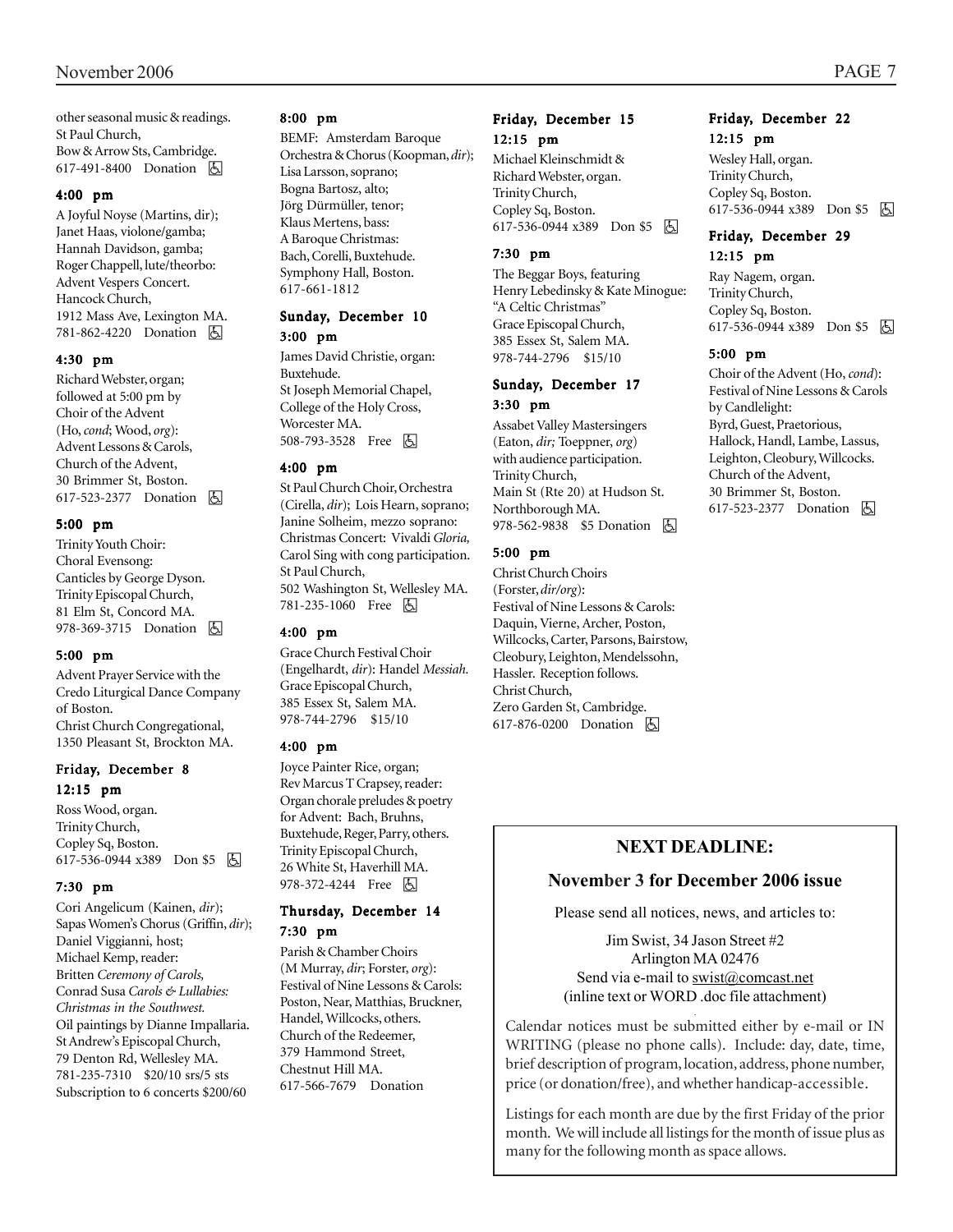# AGO Boston Chapter Substitute List

| rev. September 29, 2006 |  |
|-------------------------|--|

| Name                     | Phone                                 | E-mail                                    | From/                   | Denoms.<br>Comfortable w/ | Available       | Available     |
|--------------------------|---------------------------------------|-------------------------------------------|-------------------------|---------------------------|-----------------|---------------|
|                          |                                       |                                           | Driving radius          |                           | Sundays?        | as Interim?   |
| ALCOMBRIGHT, MATTHEW     | 413.652.1348                          | matt.alcombright@gmail.com                | Boston+30 mi.<br>NH     | RC                        | p.m. only       | Yes           |
| ARMSTRONG, SUSAN         | 603.428.3074                          | etitcomb@conknet.com<br>broms@verizon.net |                         | <b>ALL</b>                | Yes             |               |
| BROMS, EDWARD A.         | 617.548.3974                          |                                           | New England             | <b>ALL</b>                | No              | $\rm No$      |
| CARSON, LAURENCE         | (h)617.451.0822 (w)781.235.0034       | laurence.carson2@verizon.net              | Boston                  | <b>ALL</b>                | $\rm No$        |               |
| CIENNIWA, PAUL           | 508.676.8483                          | paul@fscboston.org                        | Boston & south          | <b>ALL</b>                | No              | No            |
| COVELL, WENDY            | 617.731.3726                          | wendycov@verizon.net                      | <b>MBTA</b> from Boston | <b>ALL</b>                | $\rm No$        | No            |
| CIAMPA, LEONARDO         | 617.561.0913                          | leonardociampa@hotmail.com                | <b>MBTA</b> accessible  | <b>ALL</b>                | Yes             | No            |
| CHADWICK, JUDITH         | 617.713.0193                          |                                           | <b>Brookline</b>        | P, E                      | Yes             | Yes org. only |
| DRZYMALSKI, DAN          | 617.913.8168                          | ddrzymalski@hms.harvard.edu               | Boston                  | RC                        | Yes             | Yes           |
| FANTASIA, PHILIP         | 508.359.4634                          | pmfantasia@mindspring.com                 | Medfield                | <b>ALL</b>                | Yes             |               |
| FUNG, TERESA             | 781.575.0408                          | fung@simmons.edu                          | Canton                  | <b>ALL</b>                | Yes             | Yes           |
| <b>GABLER, ROSE MARY</b> | 781.862.6322                          | rmgabler@aol.com                          | Lexington               | $\overline{RC}$           | Yes             |               |
| <b>GALIE, KEVIN</b>      | 617.427.2342                          | kevinjngalie@cs.com                       | Eastern MA              | <b>ALL</b>                | Yes             | Yes           |
| GODA, GLENN              | (h)617.442.7079 (w)617.445.2600       | glenngoda1545@aol.com                     | Roxbury                 | <b>ALL</b>                | $\overline{No}$ |               |
| GRAY, ELISABETH (Buffy)  | 617.696.9575                          | buffygray@msn.com                         | Milton                  | E                         | Yes             |               |
| GRUNDEEN, PAULETTE       | (h)978.623.7031 (m)978.790.1878       | grundeen@mathbox.com                      | Andover                 | <b>ALL</b>                | Yes             | Yes           |
| GUSTAFSON, KARIN J.      | 508.879.7262                          | karinj.gustafson@worldnet.att.net         | W&S of Boston           | P, E, L                   | Yes             |               |
| HUMPHREVILLE, ROBERT     | 617.864.0800                          | r.hump@verizon.net                        | Cambridge               | <b>ALL</b>                | Yes             |               |
| <b>JAMES, STEPHEN</b>    | 508.881.7931                          | sdjames77@alumni.amherst.edu              | Ashland                 | <b>ALL</b>                | after July 1    |               |
| JEROLD, BEVERLY          | (h)617.739.1751 (m)617.240.2815       | bvjerold@aol.com                          | Boston                  | <b>ALL</b>                | Yes             |               |
| JOHNSON, ROBERT          | 508.226.8991                          | maxinejohnson@comcast.net                 | Boston                  | <b>ALL</b>                | Yes             |               |
| KELTON, R. HARRISON      | 617.964.3413                          |                                           | Boston                  | <b>ALL</b>                | No              |               |
| KWOK, ESTHER             | 781.986.0263                          | ewkwok@aol.com                            |                         | <b>ALL</b>                | No              |               |
| LAMOUREUX, DANIEL        | 617.232.1345                          | dlamour@comcast.net                       | Brookline + 50 mi       | <b>ALL</b>                | No              | No            |
| LAWTON, CAROLE           | 781.641.3012                          | c.lawton@neu.edu                          | Boston 20 mi rad        | P,RC                      | Yes             |               |
| LOVELL, RUSS             | 978.433.2621 (m)978.877.3924          | russ1948@juno.com                         | Pepperell               | <b>ALL</b>                | Yes             |               |
| MacDONALD, MARY          | 315.383.4717                          | mary@marymusic.com                        |                         | RC.E                      | Yes             |               |
| MARGETSON, EUNICE        | 781.483.6142                          |                                           | Medford                 |                           | Yes             |               |
| NOBLE, ROBERT            | 781.648.5618                          | robert.noble@pioneerinvest.com            | Arlington               | <b>ALL</b>                | Yes             |               |
| OLBASH, MICHAEL J.       | 617.275.8129                          | olbash@post.harvard.edu                   | Boston/RI               | <b>ALL</b>                | After 11 am     |               |
| PATCHEL, STEVEN          | 617.697.5123                          | SteveP7@aol.com                           | Boston                  | <b>ALL</b>                | No              |               |
| REGESTEIN, LOIS          | 617.739.1340                          | lois.r@att.net                            | <b>Brookline</b>        | <b>ALL</b>                | wkdays          |               |
| RUPERT, MARY JANE        | 617.864.2271                          |                                           | Cambridge               | <b>ALL</b>                | Yes             |               |
| SANTINI, BRANDON         | 781.331.0930                          |                                           | Weymouth                | ALL (pref RC)             | Yes             |               |
| SHENTON, ANDREW          | 617.327.4604                          | shenton@bu.edu                            | Boston                  | <b>ALL</b>                | No              |               |
| SMITH, JEFFREY H.        | (h)781.224.1767 (w)617.735.9953       | jeffreysmith@hotmail.com                  | Wakefield               | <b>ALL</b>                | Yes             |               |
| SMITH, MICHAEL WAYNE     | $(m)$ 203.645.9227 (w)978.448.7365    | mwsmith@groton.org                        | Groton                  | $\mbox{ALL}$              | Yes             |               |
| STAPLETON, PETER         | 617.262.0316                          | pstopsl@earthlink.net                     | Boston                  | P,E.CS                    | Yes             |               |
| STODDARD, JOSEPH         | 781.599.6932                          | jstoddardjr@hotmail.com                   | Bos, N. Shore / MetW    | ALL                       | Yes             | Yes           |
| TEMPLE, CANDACE          | 781.275.0506                          | candacewt@aol.com                         | Bedford                 | E, P                      | Yes             |               |
| TOEPPNER, LOIS Z.        | (h) $508.366.0509$ (m) $978.376.4036$ | toeppner4@charter.net                     | SudburyWestborough      | ALL                       | $\rm No$        |               |
|                          |                                       | joseph.turbessi@gmail.com                 |                         |                           |                 |               |
| TURBESSI, JOE            | 231.343.5943                          |                                           | <b>MBTA</b> from Boston | ALL                       | Yes             | Yes           |
| WARNER, SALLY SLADE      | (h)978.475.2599 (w)978.749.4264       | sswarner@andover.edu                      |                         | $\mbox{ALL}$              | Yes             |               |
| WITTE, DOUGLAS           | 617.242.0589                          | dhwitte@hotmail.com                       | <b>MBTA</b>             | E, P                      | $\rm No$        | $\rm No$      |

LEGEND: Denomination abbreviations: P: Protestant RC: Roman Catholic E: Episcopal L: Lutheran T: Temple CS: Christian Science

Further assistance, if needed, is available from the Boston chapter's substitute list co-ordinator, David Owens (508.429.1725 / andreapressmusic@aol.com.)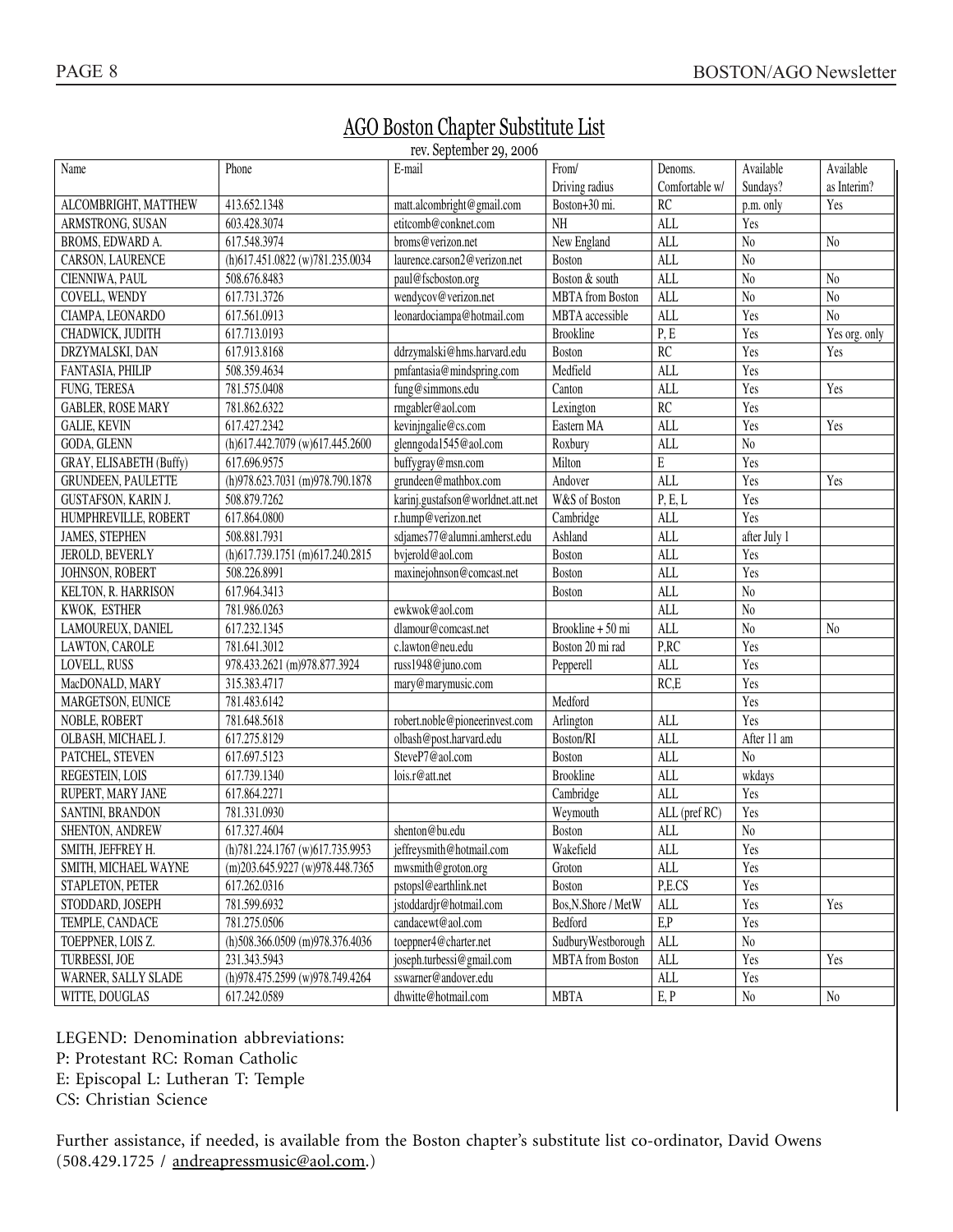# **PLACEMENT NOVEMBER, 2006**

 The date in brackets following a church's name shows when the church first requested a listing. Salary is income paid by the church. Services such as funerals (fn) and weddings (wd) with additional fees are estimated as shown.

| oromusi/choir birdci or                 |           |                                     |                                         |                   |                        |                 |
|-----------------------------------------|-----------|-------------------------------------|-----------------------------------------|-------------------|------------------------|-----------------|
| Denomination Hours                      |           | Name of Church<br>Location          |                                         | Organ             | Salary                 | Est. Add'l Comp |
| Congregational<br>?20<br>Scituate, MA   |           |                                     | First Trinitarian Congregational [7/06] | Aeolian Skinner   | 18,000                 | fn $&$ wd       |
| Congregational                          | 20        | Manchester, NH                      | Brookside Congregational Church [5/06]  | Austin            | 20-22,000              | 8 fn, 12 wd     |
| Congregational                          | 16.5      | Needham, MA                         | Congregational Church, Needham [5/06]   | Casavant          | 22,000                 | 7 fn, 2 wd      |
| Congregational                          | 25        | Andover, MA                         | South Church in Andover (UCC) [4/06]    | Bozeman           | 28-52,000              | 10 fn, 10 wd    |
| Episcopal                               | $12 - 15$ | Durham, NH                          | St. George's Episcopal Church [10/06]   | John H. Sole      | 15-17,000              | 4 fn, 3 wd      |
| UCC<br>Arlington, MA<br>15              |           | Park Ave Congregational Church, UCC | Skinner                                 | 15.500            | $\pm 4$ fn, $\pm 3$ wd |                 |
| UCC                                     | 25        | Newton, MA                          | The Eliot Church of Newton [8/06]       | Bozeman           | 26.661                 | 4 fn, 4 wd      |
| Lutheran                                | $30 - 40$ | Boston, MA                          | First Lutheran Church [6/06]            | Austin            | 30-42.5,000            | -----           |
| Roman Catholic                          | 25        | Dorchester MA                       | St. Ann Church $[5/06]$                 | Allen Renaissance | 20-25,000              | 50 fn, 15 wd    |
| Roman Catholic<br>$?$ see<br>Milton, MA |           | St. Agatha Parish [6/06]            | Moller                                  | 40-45,000         | $140$ fn/              |                 |
| note                                    |           |                                     | ? [can be divided into 2 positions]     |                   |                        | 50-55 wd        |

### **ORGANIST/CHOIR DIRECTOR**

### **ORGANIST ONLY**

| Christian Scientist        |  | Framingham                                  | First Church of Christ, Scientist [4/06] | Allen           | 5.300       | $- - - - -$ |
|----------------------------|--|---------------------------------------------|------------------------------------------|-----------------|-------------|-------------|
| Congregational             |  | Church of the Pilgrimage [5/06]<br>Plymouth |                                          | Woodbury/Roche  | 10-15.000   | 10 fn, 20wd |
| $8 - 12$<br>Congregational |  | Malden                                      | First Church in Malden [6/06]            | Aeolian Skinner | 12-14.000   | 5 wd, 5 fn  |
| Congregational<br>$12+$    |  | Hingham                                     | Hingham Congregational [3/06]            | Lahaise/Rodgers | 11-14.000   | 8 fn, 8 wd  |
| Congregational<br>$3 - 5$  |  | Holden                                      | First Congregational Church [5/06]       | Casavant        | 9.200       | fn $&$ wd   |
| Other                      |  | Watertown                                   | Armenian Memorial Church [5/06]          | Moeller         | 150/service | fn $&$ wd   |

### **DIRECTOR ONLY**

| 2.11                 |               |                               |                                                                              |                                                |      |        |
|----------------------|---------------|-------------------------------|------------------------------------------------------------------------------|------------------------------------------------|------|--------|
| Metho<br>od ist<br>. | $\sim$<br>. . | $\mathbf{u}$<br>ellesley<br>. | $\sim$<br>706.<br>:\hrist<br>$_{\rm{c}}$ hurch<br>Methodist<br><i>Insted</i> | NA<br>the contract of the contract of the con- | .000 | ------ |
|                      |               |                               |                                                                              |                                                |      |        |

Please also see postings at www.bostonago.com for contact information regarding these openings. Some churches here may no longer be receiving names but have not notified placement.

**LISTING YOUR CHURCH ON THIS PAGE** Contact Charlene Higbe (PDC Chair) at cthigbe@aol.com.

# **WCRB Broadcast Schedule Sundays 7:00am –7:25am**  CELEBRATING 48 YEARS OF BROADCASTING ON WCRB

Martin Steinmetz, Executive Producer and Technical Director Rob Stuart-Vail Announcer

| <b>Broadcast Date</b> | <b>Performer</b>     | Location                    | <b>Music</b>                          |
|-----------------------|----------------------|-----------------------------|---------------------------------------|
| Nov $5$               | Michael Murray       | Mission Church, Boston      | Sonata No. 5 (2 Movements)            |
|                       |                      |                             | Guilmant                              |
| Nov 12                | Gillian Weir         | St. Ignatius, Chestnut Hill | Chorale No. 2, Franck; "Veni          |
|                       |                      |                             | Creator", Durufle                     |
| Nov $19$              | Erik Suter           | All Saints, Boston          | Sonata in A, Mendelssohn;             |
|                       |                      |                             | Passacaglia & Fugue in C, Bach        |
| Nov $26$              | Heinrich Christensen | St. Peters, Weston          | Improvisation on "Victimae"           |
|                       |                      |                             | Paschali", Tournemire; Fantasie in A, |
|                       |                      |                             | Franck                                |